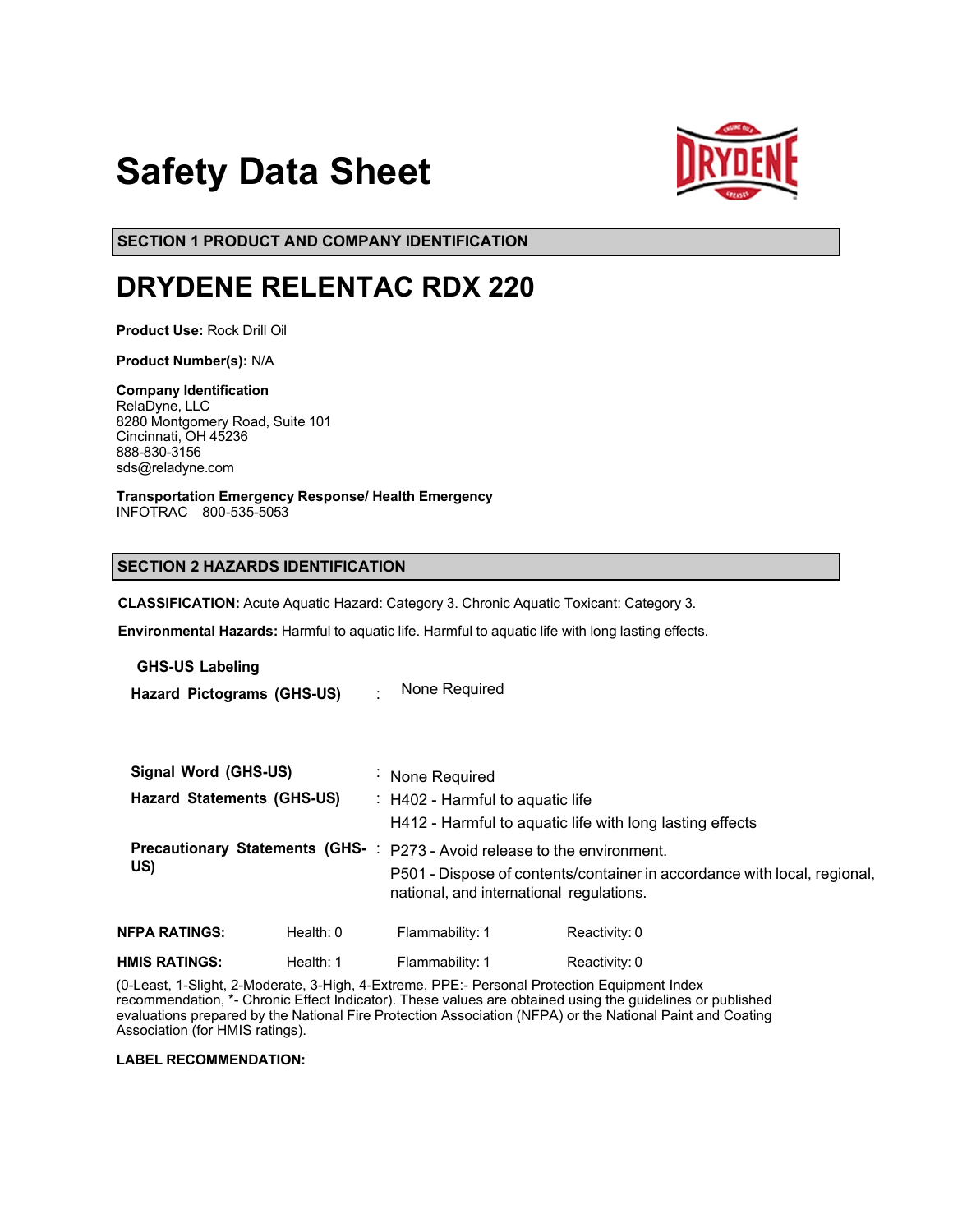Label Category : INDUSTRIAL OIL 1 - IND1

# **HAZARDS NOT OTHERWISE CLASSIFIED:** Not Applicable

| <b>SECTION 3 COMPOSITION/INFORMATION ON INGREDIENTS</b> |                   |                  |  |  |
|---------------------------------------------------------|-------------------|------------------|--|--|
| <b>COMPONENTS</b>                                       | <b>CAS NUMBER</b> | <b>AMOUNT</b>    |  |  |
| Highly refined mineral oil (C15 - C50)                  | Mixture           | l 70 - 99 %wt/wt |  |  |

# **SECTION 4 FIRST AID MEASURES**

#### **Description of first aid measures**

**Eye:** No specific first aid measures are required. As a precaution, remove contact lenses, if worn, and flush eyes with water.

**Skin:** No specific first aid measures are required. As a precaution, remove clothing and shoes if contaminated. To remove the material from skin, use soap and water. Discard contaminated clothing and shoes or thoroughly clean before reuse.

**Ingestion:** No specific first aid measures are required. Do not induce vomiting. As a precaution, get medical advice. **Inhalation:** No specific first aid measures are required. If exposed to excessive levels of material in the air, move the exposed person to fresh air. Get medical attention if coughing or respiratory discomfort occurs.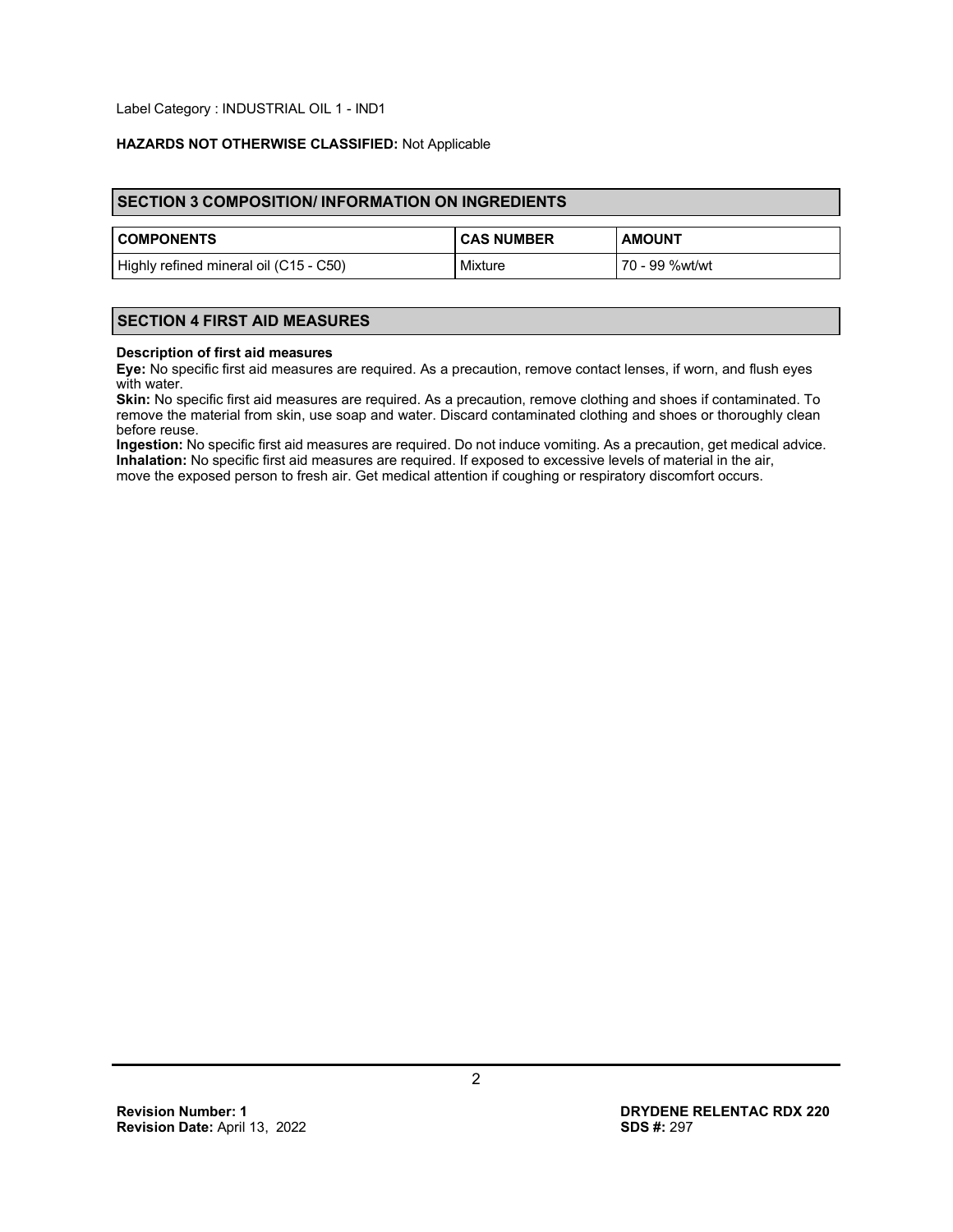#### **Most important symptoms and effects, both acute and delayed IMMEDIATE SYMPTOMS AND HEALTH EFFECTS**

**Eye:** Not expected to cause prolonged or significant eye irritation.

**Skin:** Contact with the skin is not expected to cause prolonged or significant irritation. Contact with the skin is not expected to cause an allergic skin response. Not expected to be harmful to internal organs if absorbed through the skin. High-Pressure Equipment Information: Accidental high-velocity injection under the skin of materials of this type may result in serious injury. Seek medical attention at once should an accident like this occur. The initial wound at the injection site may not appear to be serious at first; but, if left untreated, could result in disfigurement or amputation of the affected part.

#### **Ingestion:** Not expected to be harmful if swallowed.

**Inhalation:** Not expected to be harmful if inhaled. Contains a petroleum-based mineral oil. May cause respiratory irritation or other pulmonary effects following prolonged or repeated inhalation of oil mist at airborne levels above the recommended mineral oil mist exposure limit. Symptoms of respiratory irritation may include coughing and difficulty breathing.

# **DELAYED OR OTHER SYMPTOMS AND HEALTH EFFECTS:** Not classified.

#### **Indication of any immediate medical attention and special treatment needed**

**Note to Physicians:** In an accident involving high-pressure equipment, this product may be injected under the skin. Such an accident may result in a small, sometimes bloodless, puncture wound. However, because of its driving force, material injected into a fingertip can be deposited into the palm of the hand. Within 24 hours, there is usually a great deal of swelling, discoloration, and intense throbbing pain. Immediate treatment at a surgical emergency center is recommended.

# **SECTION 5 FIRE FIGHTING MEASURES**

Leaks/ruptures in high pressure system using materials of this type can create a fire hazard when in the vicinity of ignition sources (eg. open flame, pilot lights, sparks, or electric arcs).

**EXTINGUISHING MEDIA:** Use water fog, foam, dry chemical or carbon dioxide (CO2) to extinguish flames.

#### **PROTECTION OF FIRE FIGHTERS:**

**Fire Fighting Instructions:** This material will burn although it is not easily ignited. See Section 7 for proper handling and storage. For fires involving this material, do not enter any enclosed or confined fire space without proper protective equipment, including self-contained breathing apparatus.

**Combustion Products:** Highly dependent on combustion conditions. A complex mixture of airborne solids, liquids, and gases including carbon monoxide, carbon dioxide, and unidentified organic compounds will be evolved when this material undergoes combustion.

#### **SECTION 6 ACCIDENTAL RELEASE MEASURES**

**Protective Measures:** Eliminate all sources of ignition in vicinity of spilled material.

**Spill Management:** Stop the source of the release if you can do it without risk. Contain release to prevent further contamination of soil, surface water or groundwater. Clean up spill as soon as possible, observing precautions in Exposure Controls/Personal Protection. Use appropriate techniques such as applying non-combustible absorbent materials or pumping. Where feasible and appropriate, remove contaminated soil. Place contaminated materials in disposable containers and dispose of in a manner consistent with applicable regulations. **Reporting:** Report spills to local authorities as appropriate or required.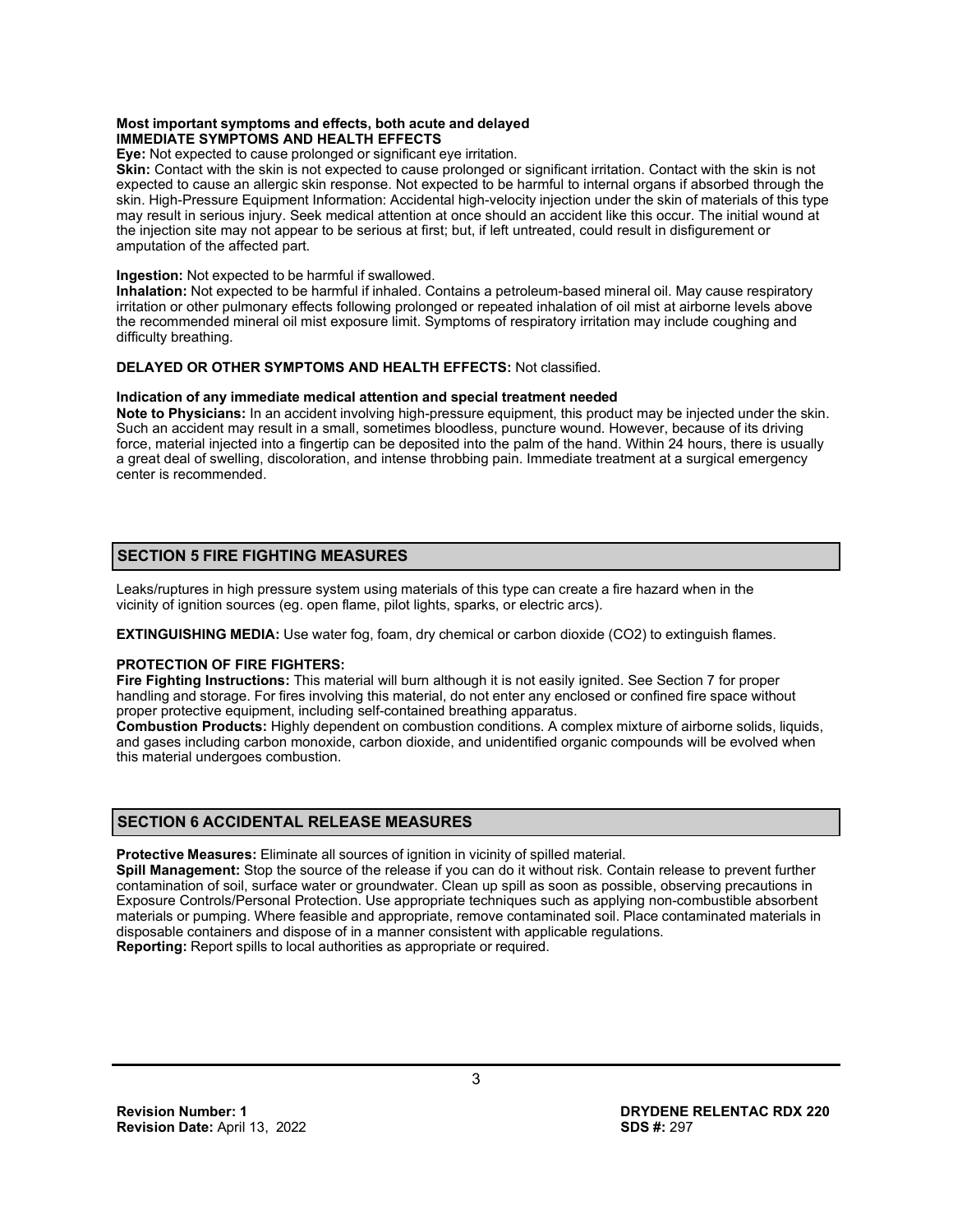#### **SECTION 7 HANDLING AND STORAGE**

**Precautionary Measures:** DO NOT USE IN HIGH PRESSURE SYSTEMS in the vicinity of flames, sparks and hot surfaces. Use only in well ventilated areas. Keep container closed. Keep out of the reach of children. **General Handling Information:** Avoid contaminating soil or releasing this material into sewage and drainage systems and bodies of water.

**Static Hazard:** Electrostatic charge may accumulate and create a hazardous condition when handling this material. To minimize this hazard, bonding and grounding may be necessary but may not, by themselves, be sufficient. Review all operations which have the potential of generating and accumulating an electrostatic charge and/or a flammable atmosphere (including tank and container filling, splash filling, tank cleaning, sampling, gauging, switch loading, filtering, mixing, agitation, and vacuum truck operations) and use appropriate mitigating procedures. For more information, refer to OSHA Standard 29 CFR 1910.106, 'Flammable and Combustible Liquids', National Fire Protection Association (NFPA 77, 'Recommended Practice on Static Electricity', and/or the American Petroleum Institute (API) Recommended Practice 2003, 'Protection Against Ignitions Arising Out of Static, Lightning, and Stray Currents'.

**Container Warnings:** Container is not designed to contain pressure. Do not use pressure to empty container or it may rupture with explosive force. Empty containers retain product residue (solid, liquid, and/or vapor) and can be dangerous. Do not pressurize, cut, weld, braze, solder, drill, grind, or expose such containers to heat, flame, sparks, static electricity, or other sources of ignition. They may explode and cause injury or death. Empty containers should be completely drained, properly closed, and promptly returned to a drum reconditioner or disposed of properly.

# **SECTION 8 EXPOSURE CONTROLS/PERSONAL PROTECTION**

#### **GENERAL CONSIDERATIONS:**

Consider the potential hazards of this material (see Section 3), applicable exposure limits, job activities, and other substances in the work place when designing engineering controls and selecting personal protective equipment. If engineering controls or work practices are not adequate to prevent exposure to harmful levels of this material, the personal protective equipment listed below is recommended. The user should read and understand all instructions and limitations supplied with the equipment since protection is usually provided for a limited time or under certain circumstances.

#### **ENGINEERING CONTROLS:**

Use in a well-ventilated area.

# **PERSONAL PROTECTIVE EQUIPMENT**

**Eye/Face Protection:** No special eye protection is normally required. Where splashing is possible, wear safety glasses with side shields as a good safety practice.

**Skin Protection:** No special protective clothing is normally required. Where splashing is possible, select protective clothing depending on operations conducted, physical requirements and other substances in the workplace. Suggested materials for protective gloves include: Nitrile Rubber, Silver Shield, Viton.

**Respiratory Protection:** No respiratory protection is normally required.

If user operations generate an oil mist, determine if airborne concentrations are below the occupational exposure limit for mineral oil mist. If not, wear an approved respirator that provides adequate protection from the measured concentrations of this material. For air-purifying respirators use a particulate cartridge. Use a positive pressure airsupplying respirator in circumstances where air-purifying respirators may not provide adequate protection.

# **Occupational Exposure Limits:**

| Component                              | <b>Agency</b> | <b>TWA</b>       | <b>STEL</b> | Ceilina | <b>Notation</b> |
|----------------------------------------|---------------|------------------|-------------|---------|-----------------|
| Highly refined mineral oil (C15 - C50) | <b>ACGIH</b>  | $5 \text{ mg/m}$ | 10 mg/m $3$ |         |                 |
| Highly refined mineral oil (C15 - C50) | OSHA Z-1      | $5 \text{ mg/m}$ |             |         |                 |

Consult local authorities for appropriate values.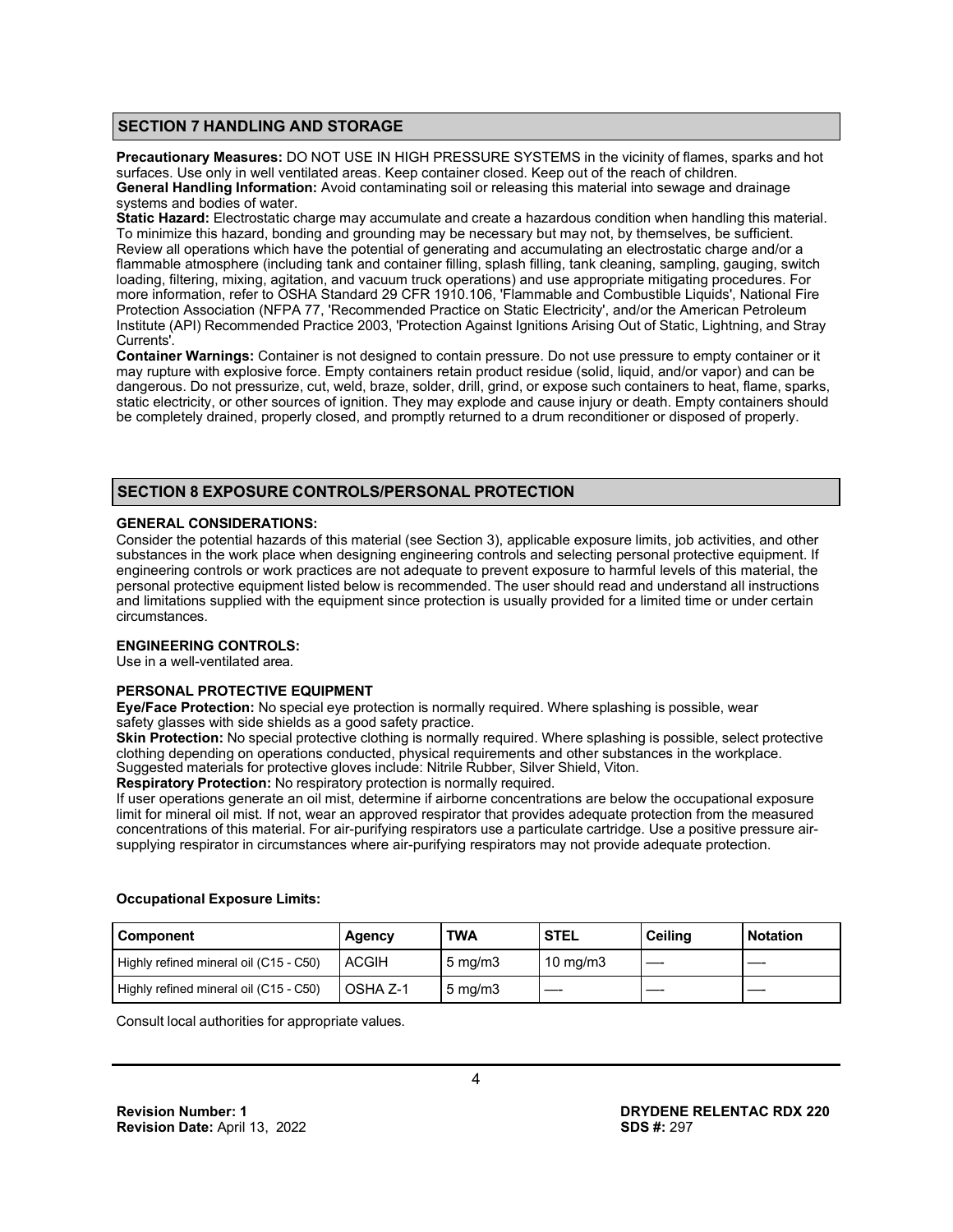# **SECTION 9 PHYSICAL AND CHEMICAL PROPERTIES**

**Attention: the data below are typical values and do not constitute a specification.**

**Color:** Brown **Physical State:** Liquid **Odor:** Petroleum odor **Odor Threshold:** Not Determined **pH:** Essentially neutral **Vapor Pressure:** Not Determined **Vapor Density (Air = 1):** Greater than 5 **Initial Boiling Point:** 600 °F **Solubility:** Soluble in hydrocarbons; insoluble in water **Freezing Point:** Not Applicable **Density:** 0.86 kg/l @ 15°C (59°F) Minimum **Viscosity:** 220 cSt @ 40°C **Decomposition temperature:** No Data Available **Octanol/Water Partition Coefficient:** No data available

**FLAMMABLE PROPERTIES: Flammability (solid, gas):** No Data Available

**Flashpoint:** (Cleveland Open Cup) 240 °C **Autoignition:** Not Determined **Flammability (Explosive) Limits (% by volume in air):** Lower: Not Determined Upper: Not Determined

#### **SECTION 10 STABILITY AND REACTIVITY**

**Reactivity:** May react with strong acids or strong oxidizing agents, such as chlorates, nitrates, peroxides, etc.

**Chemical Stability:** This material is considered stable under normal ambient and anticipated storage and handling conditions of temperature and pressure.

**Incompatibility With Other Materials:** Not applicable

**Hazardous Decomposition Products:** None known (None expected)

**Hazardous Polymerization:** Hazardous polymerization will not occur.

# **SECTION 11 TOXICOLOGICAL INFORMATION**

#### **Information on toxicological effects**

**Serious Eye Damage/Irritation:** The eye irritation hazard is based on evaluation of data for product components.

**Skin Corrosion/Irritation:** The skin irritation hazard is based on evaluation of data for product components.

**Skin Sensitization:** The skin sensitization hazard is based on evaluation of data for product components.

**Acute Dermal Toxicity:** The acute dermal toxicity hazard is based on evaluation of data for product components.

**Acute Oral Toxicity:** The acute oral toxicity hazard is based on evaluation of data for product components.

**Acute Inhalation Toxicity:** The acute inhalation toxicity hazard is based on evaluation of data for product components.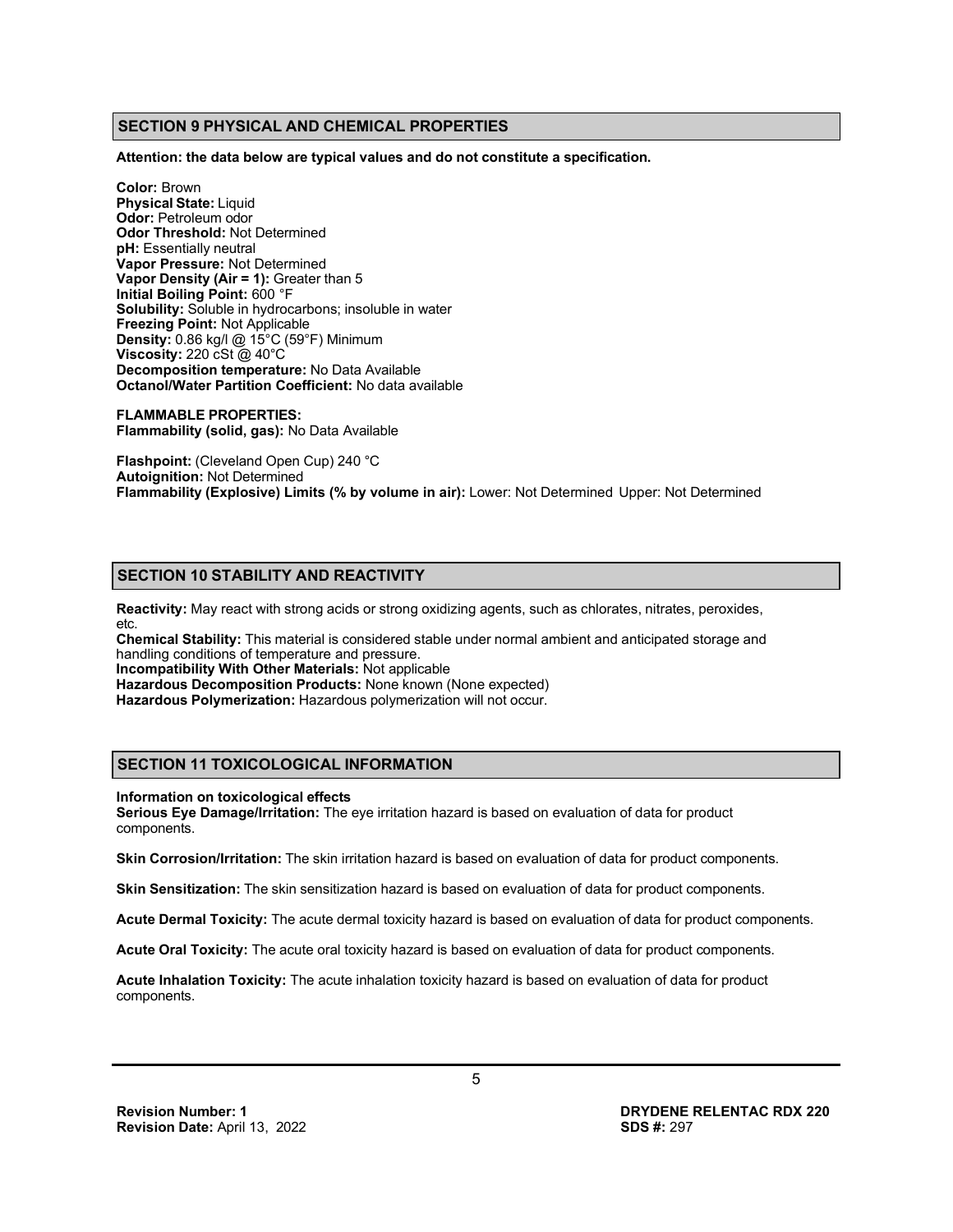#### **Acute Toxicity Estimate:** Not Determined

**Germ Cell Mutagenicity:** The hazard evaluation is based on data for components or a similar material.

**Carcinogenicity:** The hazard evaluation is based on data for components or a similar material.

**Reproductive Toxicity:** The hazard evaluation is based on data for components or a similar material.

**Specific Target Organ Toxicity - Single Exposure:** The hazard evaluation is based on data for components or a similar material.

**Specific Target Organ Toxicity - Repeated Exposure:** The hazard evaluation is based on data for components or a similar material.

#### **ADDITIONAL TOXICOLOGY INFORMATION:**

This product contains petroleum base oils which may be refined by various processes including severe solvent extraction, severe hydrocracking, or severe hydrotreating. None of the oils requires a cancer warning under the OSHA Hazard Communication Standard (29 CFR 1910.1200). These oils have not been listed in the National Toxicology Program (NTP) Annual Report nor have they been classified by the International Agency for Research on Cancer (IARC) as; carcinogenic to humans (Group 1), probably carcinogenic to humans (Group 2A), or possibly carcinogenic to humans (Group 2B). These oils have not been classified by the American Conference of Governmental Industrial Hygienists (ACGIH) as: confirmed human carcinogen (A1), suspected human carcinogen (A2), or confirmed animal carcinogen with unknown relevance to humans (A3).

# **SECTION 12 ECOLOGICAL INFORMATION**

# **ECOTOXICITY**

This material is not expected to be harmful to aquatic organisms. The ecotoxicity hazard is based on an evaluation of data for the components or a similar material. The product has not been tested. The statement has been derived from the properties of the individual components.

#### **MOBILITY**

No data available.

#### **PERSISTENCE AND DEGRADABILITY**

This material is not expected to be readily biodegradable. The biodegradability of this material is based on an evaluation of data for the components or a similar material. The product has not been tested. The statement has been derived from the properties of the individual components.

#### **POTENTIAL TO BIOACCUMULATE**

Bioconcentration Factor: No data available. Octanol/Water Partition Coefficient: No data available

#### **SECTION 13 DISPOAL CONSIDERATIONS**

Use material for its intended purpose or recycle if possible. Oil collection services are available for used oil recycling or disposal. Place contaminated materials in containers and dispose of in a manner consistent with applicable regulations. Contact your sales representative or local environmental or health authorities for approved disposal or recycling methods.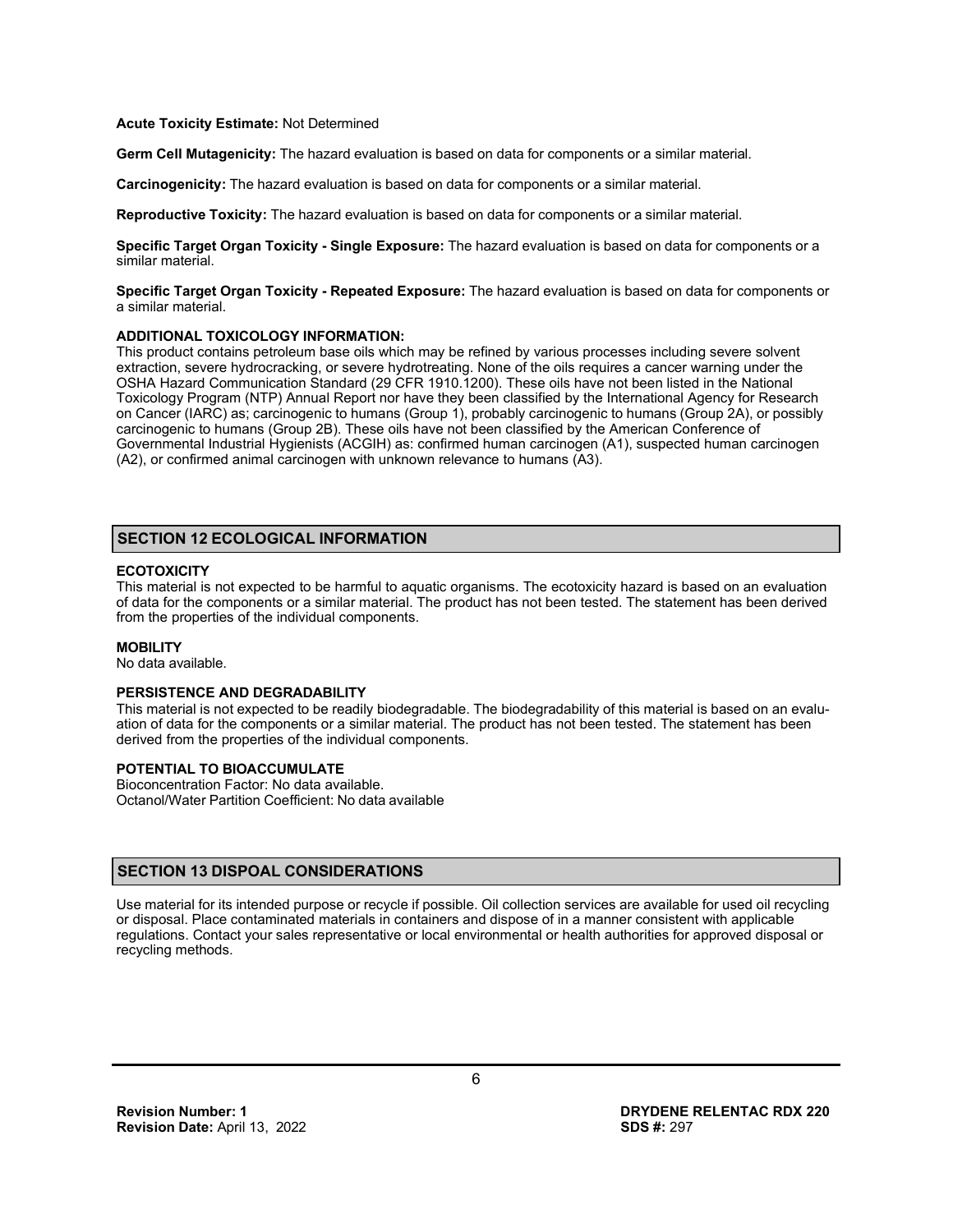# **SECTION 14 TRANSPORT INFORMATION**

The description shown may not apply to all shipping situations. Consult 49CFR, or appropriate Dangerous Goods Regulations, for additional description requirements (e.g., technical name) and mode-specific or quantityspecific shipping requirements.

**DOT Shipping Description:** PETROLEUM LUBRICATING OIL, NOT REGULATED AS A HAZARDOUS MATERIAL FOR TRANSPORTATION UNDER 49 CFR

**IMO/IMDG Shipping Description:** PETROLEUM LUBRICATING OIL; NOT REGULATED AS DANGEROUS GOODS FOR TRANSPORT UNDER THE IMDG CODE

**ICAO/IATA Shipping Description:** PETROLEUM LUBRICATING OIL; NOT REGULATED AS DANGEROUS GOODS FOR TRANSPORT UNDER ICAO TI OR IATA DGR

**Transport in bulk according to Annex II of MARPOL 73/78 and the IBC code:** Not applicable

#### **SECTION 15 REGULATORY INFORMATION**

| <b>EPCRA 311/312 CATEGORIES:</b>                                                                                              | 1. Immediate (Acute) Health Effects:<br>2. Delayed (Chronic) Health Effects:<br>3. Fire Hazard:<br>4. Sudden Release of Pressure Hazard:<br>5. Reactivity Hazard: | NO<br>NO<br><b>NO</b><br><b>NO</b><br><b>NO</b> |
|-------------------------------------------------------------------------------------------------------------------------------|-------------------------------------------------------------------------------------------------------------------------------------------------------------------|-------------------------------------------------|
| <b>REGULATORY LISTS SEARCHED:</b><br>$01-1$ = ARC Group 1<br>01-2 A=IARC Group 2A<br>01-2B=IARC Group 2B<br>02=NTP Carcinogen | 03=EPCRA 313<br>04=CA Proposition 65<br>05=MARTK<br>06=NJ RTK<br>$07 = PA$ RTK                                                                                    |                                                 |

No components of this material are found on the regulatory lists above.

#### **CHEMICAL INVENTORIES:**

All components comply with the following chemical inventory requirements: AICS (Australia), DSL (Canada), EINECS (European Union), IECSC (China), KECI (Korea), PICCS (Philippines), TSCA (United States).

One or more components does not comply with the following chemical inventory requirements: ENCS (Japan).

#### **NEW JERSEY RTK CLASSIFICATION:**

Under the New Jersey Right-to-Know Act L. 1983 Chapter 315 N.J.S.A. 34:5A-1 et. seq., the product is to be identified as follows: PETROLEUM OIL (Lubricating oil)

# **SECTION 16 OTHER INFORMATION**

**REVISION STATEMENT:** This revision updates the following sections of this Safety Data Sheet: 1 **Revision Date:** April 13, 2022

#### **ABBREVIATIONS THAT MAY HAVE BEEN USED IN THIS DOCUMENT:**

| TWA - Time Weighted Average<br>$\top$ i V -<br>Threshold Limit Value |
|----------------------------------------------------------------------|
|----------------------------------------------------------------------|

7